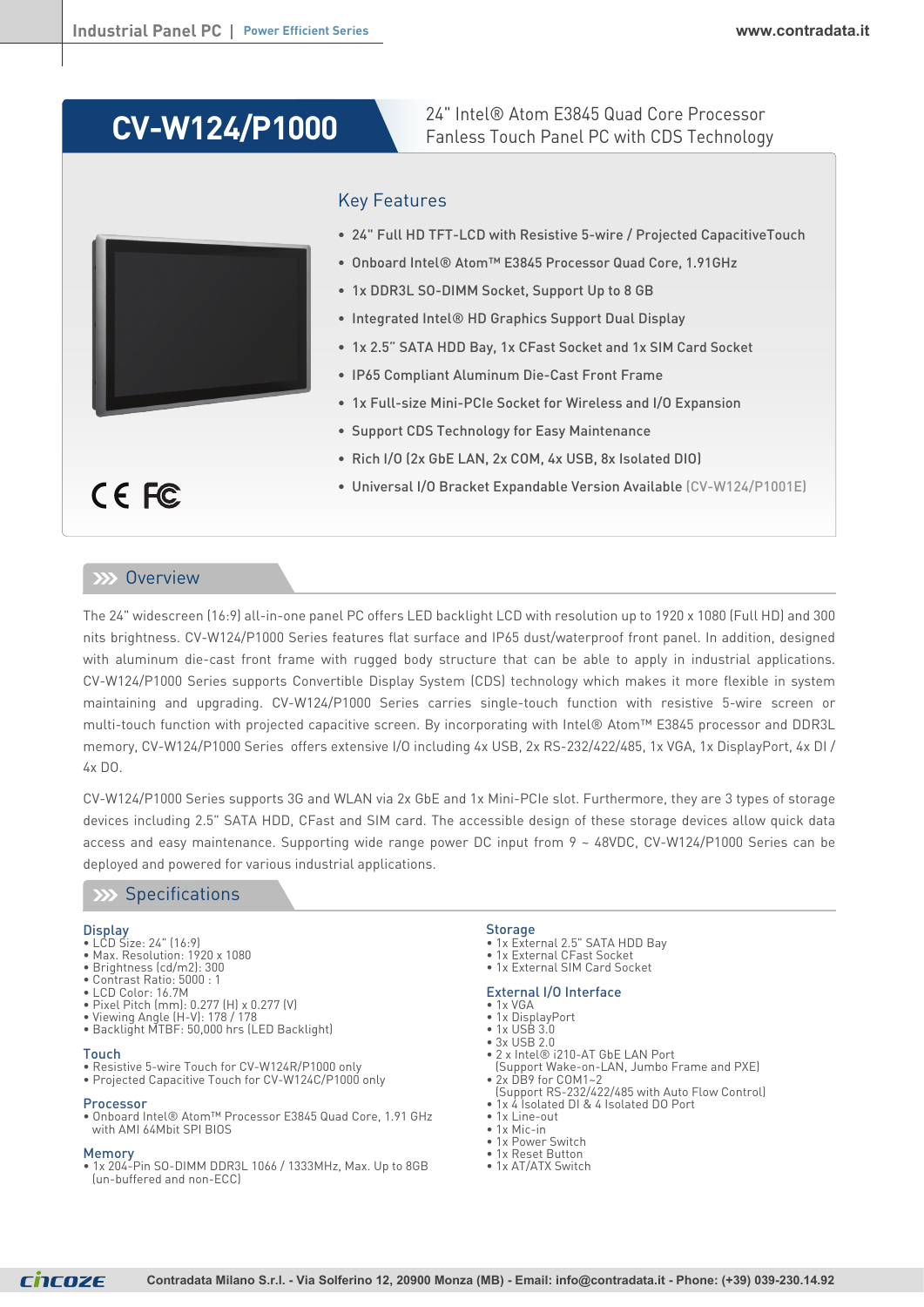- Digital Input & Output 4x Digital Input (Source Type)
	- Input Voltage (Dry Contact):
	- Logic 0: Close to GND Logic 1: Open
	- Input Voltage:
	- Logic 0: -3V (Min/DI to COM+)
- 4x Digital Output
	- Supply Voltage: 5~30VDC
	- Sink Current: 580mA Max.
	- DIO Max.: 30V

#### Expansion

- 1x Full-size Mini-PCIe Socket for Wi-Fi / GSM / Expansion Module
- 2x Universal I/O Brackets (CV-W124/P1001E only)

#### Watchdog Timer

• Software Programmable Supports 1~255 sec. System Reset

- Power Reguirement
- Support AT, ATX Mode
- 1x 3-pin Terminal Block Connector with Power Input 9~48VDC
- 1x Optional AC/DC 12V/5A, 60W Power Adapter

#### Environment

- Operating Temperature: Ambient with air flow: CV-W124R/P1001 & CV-W124R/P1001E: -10°C to 60°C CV-W124C/P1001 & CV-W124C/P1001E: -20°C to 70°C (with Industrial Grade Peripherals)
- Storage Temperature: CV-W124R/P1001 & CV-W124R/P1001E: -20°C to 70°C CV-W124C/P1001 & CV-W124C/P1001E: -30°C to 80°C
- Relative Humidity: 80% RH @ 50°C (Non-Condensing)
- IP Level: IP65 Compliant Front Panel

#### Physical

- Dimension (WxDxH): CV-W124/P1001: 605 x 373 x 72 mm CV-W124/P1001E: 605 x 373 x 94.5 mm
- Weight: CV-W124R/P1001: 8.26 kg
	- CV-W124R/P1001E: 8.46 kg CV-W124C/P1001: 7.98 kg
	- CV-W124C/P1001E: 8.18 kg
- Construction Front Panel: Die-Cast Flat Surface • Mounting: Panel / VESA / \*Rack Mounting (\*with optional mounting kit)

### Operating System

- Windows® 10
- Windows® 8.1
- Windows® 7 • Linux® Kernel 3.x
- 

#### Certification • CE

• FCC Class A